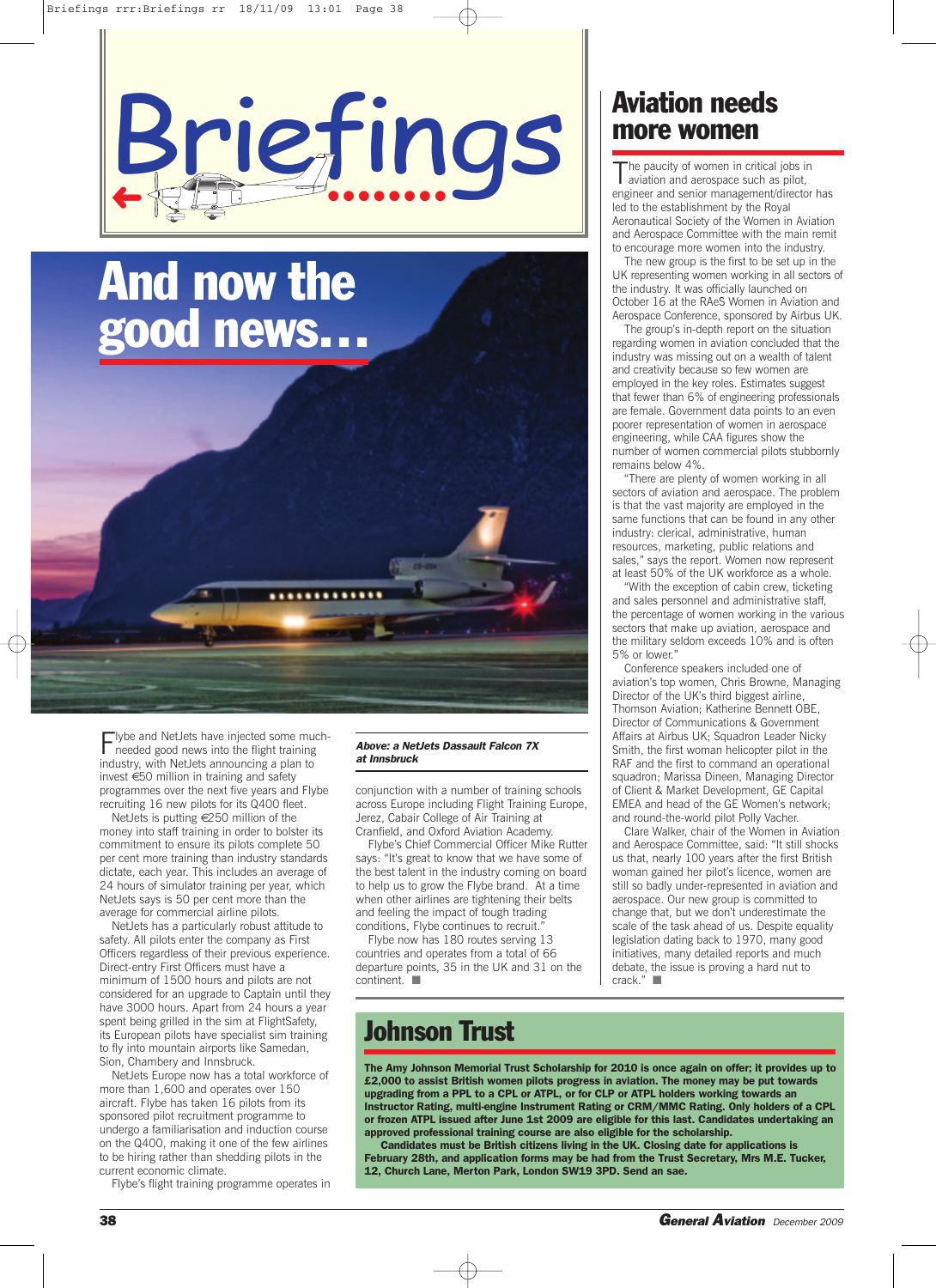## **Helitech does the business**

The rotary-wing sector remains relatively<br>buoyant despite the economic downturn, with more than 4,000 industry visitors going through the doors at Helitech 2009, held at Duxford in September. The figure represented an 11 percent increase on 2007. The biennial show, the biggest helicopter expo outside America, attracted more than 200 exhibitors from 21 countries and has 42 aircraft in the static display.

A number of significant aircraft and equipment orders were announced at the show. AgustaWestland and the Bristow Group signed an agreement for three AW139 medium twin engine helicopters to be used for offshore transport operations. The deal includes options for additional AW139 purchases by Bristows. Rolls-Royce signed an exclusive distribution agreement with AAR for

aftermarket supply of RR300 parts and services – this is the engine Frank Robinson is putting in the R66. Eurocopter announced an order for a new EC135 for the West Midlands Police Air Support Unit, and there were a number of big-ticket announcements in the air ambulance sector.

Sue Bradshaw, the event's Exhibition Director, said: "Helitech 2009 far exceeded expectations, and people in the industry know it is all about capitalising on a route into the sector for all levels of the rotary supply chain. It's also about catching up with customers and contacts."

One of the high-profile visitors to the expo was Sergei Sikorsky, son of Igor, who presented a cheque for \$38,000 to the RAF Museum to go with the Sikorsky MH-53 helicopter the company has donated to the



*Top: packing them in - 42 helicopters in the static display at Helitech Left: Sergei Sikorsky, son of Igor, with oversized donation*



## **Recession hits Lydd**

**Continued uncertainty surrounding the future development of Lydd Airport has forced managers to make cost Savings by restructuring its operations, with the loss of six jobs as part of the cutbacks.** 

**The airport has two planning applications before Shepway District Council for a new terminal and a runway** extension as part of an ambitious scheme to create a successful regional airport in Kent. The applications are due to be heard in February or March next year with a date yet to be announced by Shepway District Council. **Managing director Jonathan Gordon said he deeply regretted the redundancies but the airport could not continue to sustain the current level of operating losses.**

"During the past eight years more than £25m has been spent on the airport project and dozens of jobs were created in the process. However, in light of the current economic climate, I have been forced to take a long hard look at the finances. The slight streamlining of our operations will produce the cost savings that we need to make **but I am saddened that it means the loss of six jobs."**

Lydd's planning applications are for a new terminal building, capable of handling up to 500,000 passengers a **year; the other is for a 294-metre runway extension together with a 150-metre starter extension.**

### **Bear essentials**

*What would the CAA say? An Alaskan bush pilot foolishly failed to clean out his aircraft after a fishing trip and a passing bear, thinking there were fish inside, ripped off the packaging searching for a snack. The pilot used several rolls of cellophane and three cases of duct tape to repair the aircraft sufficiently to fly it home. AOPA member Robin Nash, who sent these pictures, says: "I guess if the guy had the form 8430 for the duct tape, got a duplicate check of the work carried out and had a qualified Part 15 EASA inspector sign it off, he'd be OK with the CAA. Whether he'd make it back home might still be open to debate, however…"*